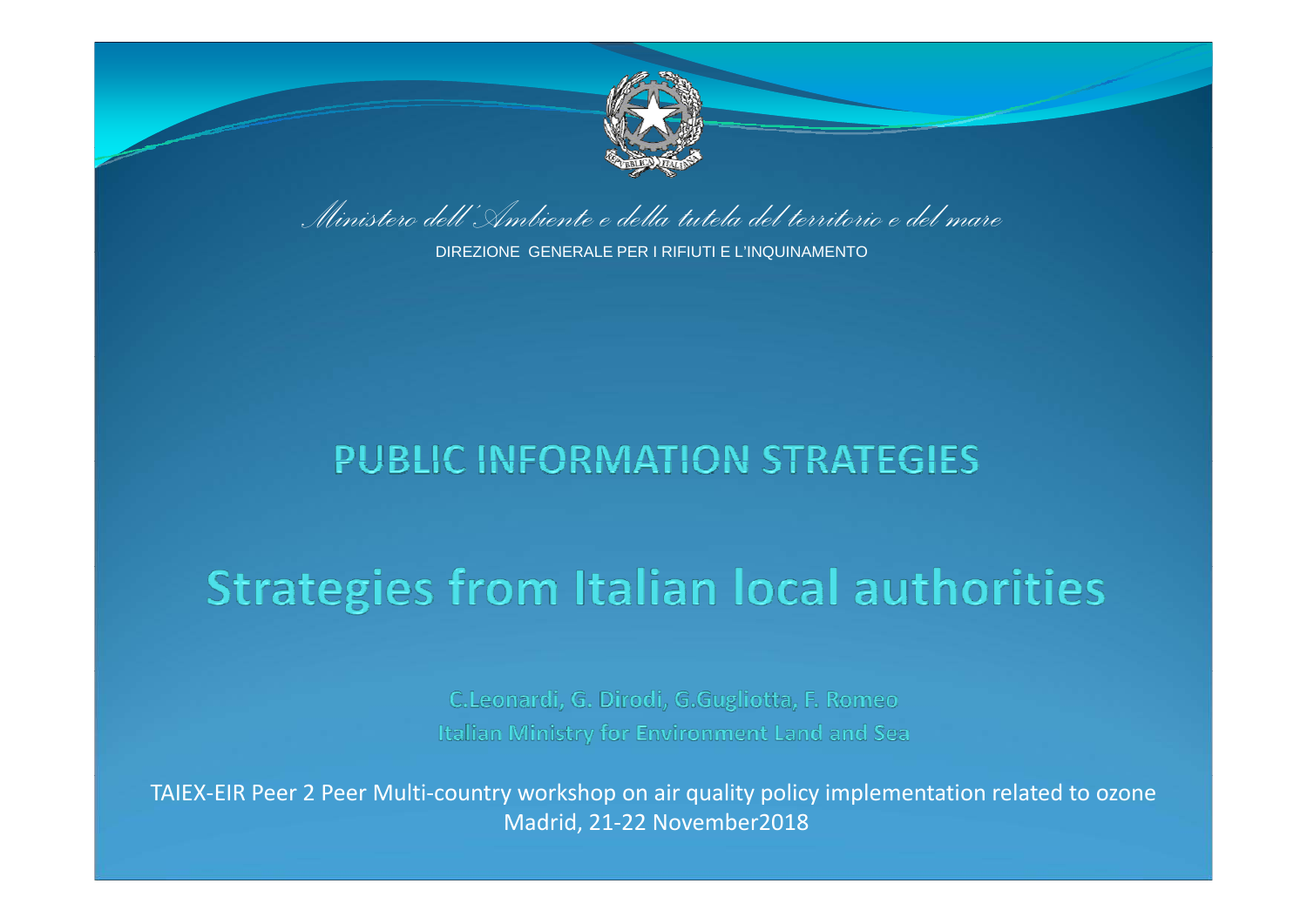# **Legislation NATIONAL decree <sup>13</sup> August 2010, n. <sup>155</sup> implementing directive 2008/50/CE**

### **Competencies**

#### **Municipalities**

**AAutonomousProvinces with theirtechnical Agencies**

**Annual reports**<br>**Environment, Land Environment, Land and Sea and the National Agency**

#### **Art. 18 ‐ Information to the public**

**Regions and** All Institutions make available to the public data and information on ambient air quality:

- $\checkmark$  information on exceedences
- $\checkmark$  timely data on hourly or at least daily basis
- $\checkmark$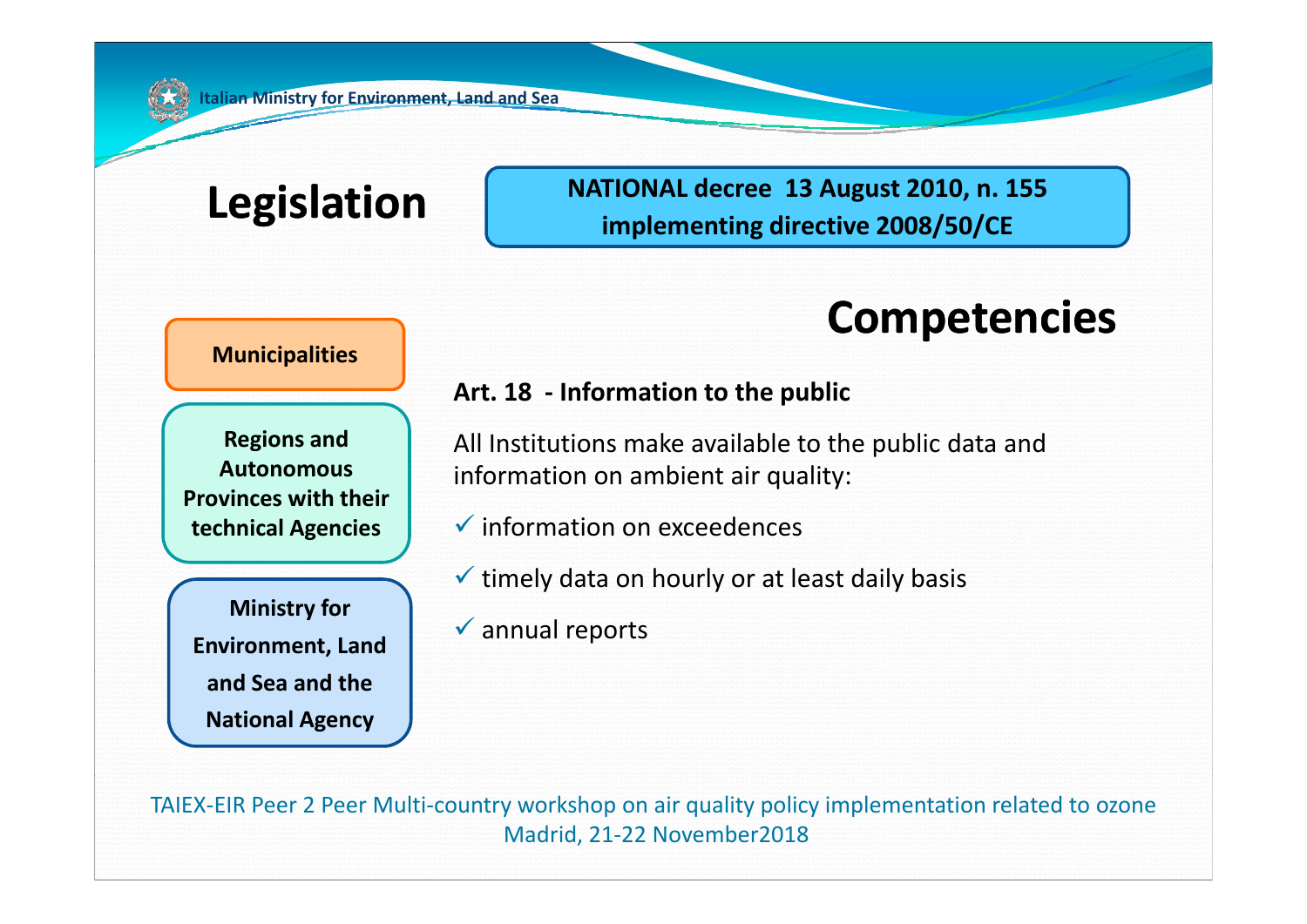# **Information strategies 1/2**

All Institutions use mainly the **websites** to inform the public on ozone concentrations

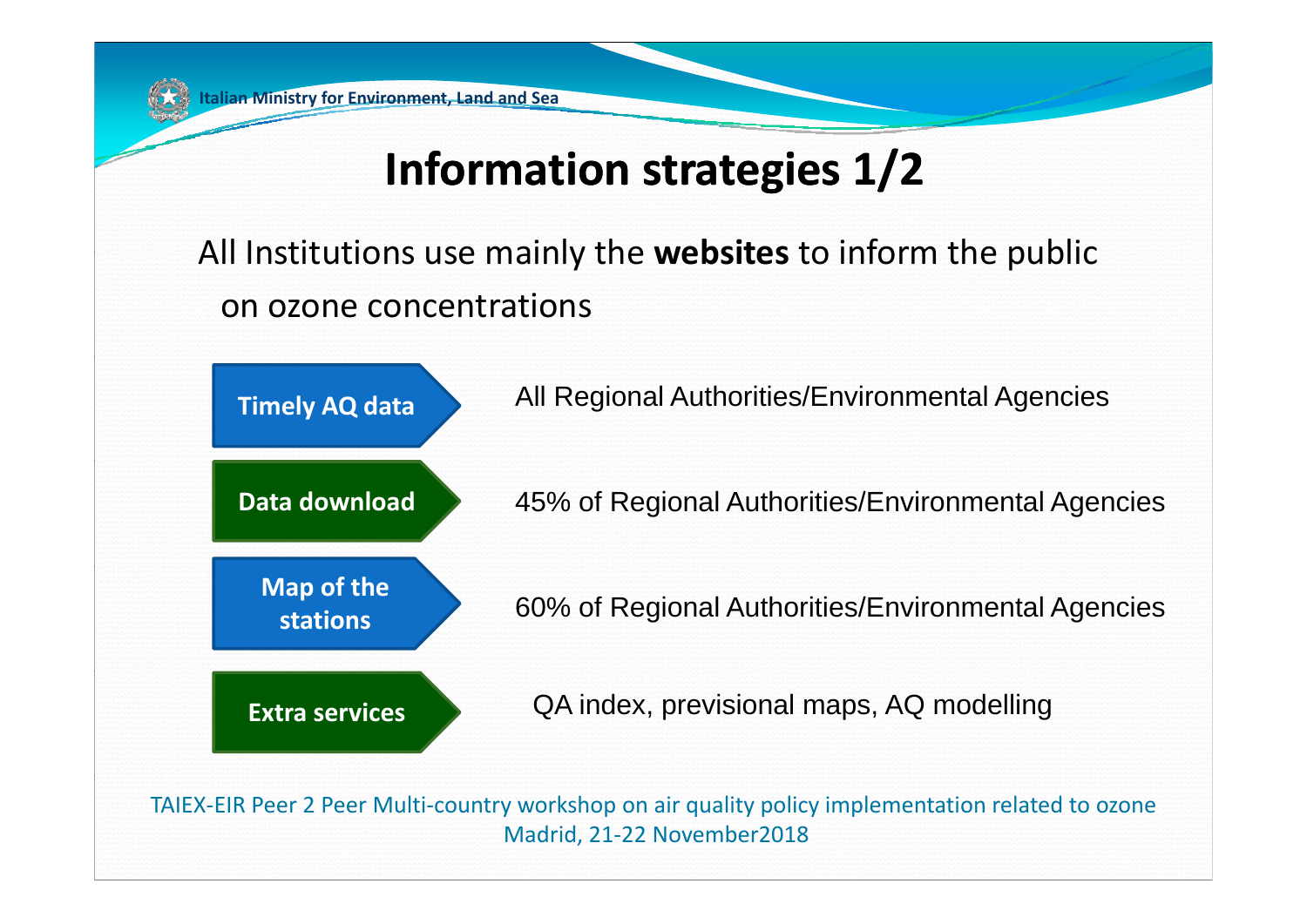# **Information strategies 2/2**

In addition to information on monitoring activities and registered data, most of local authorities share information on:

- $\Box$  specific information on which are the population groups at risk
- recommended behaviors
- **Bar** suggestions on nutrition
- information on the role of citizens to contribute to reduce air polluition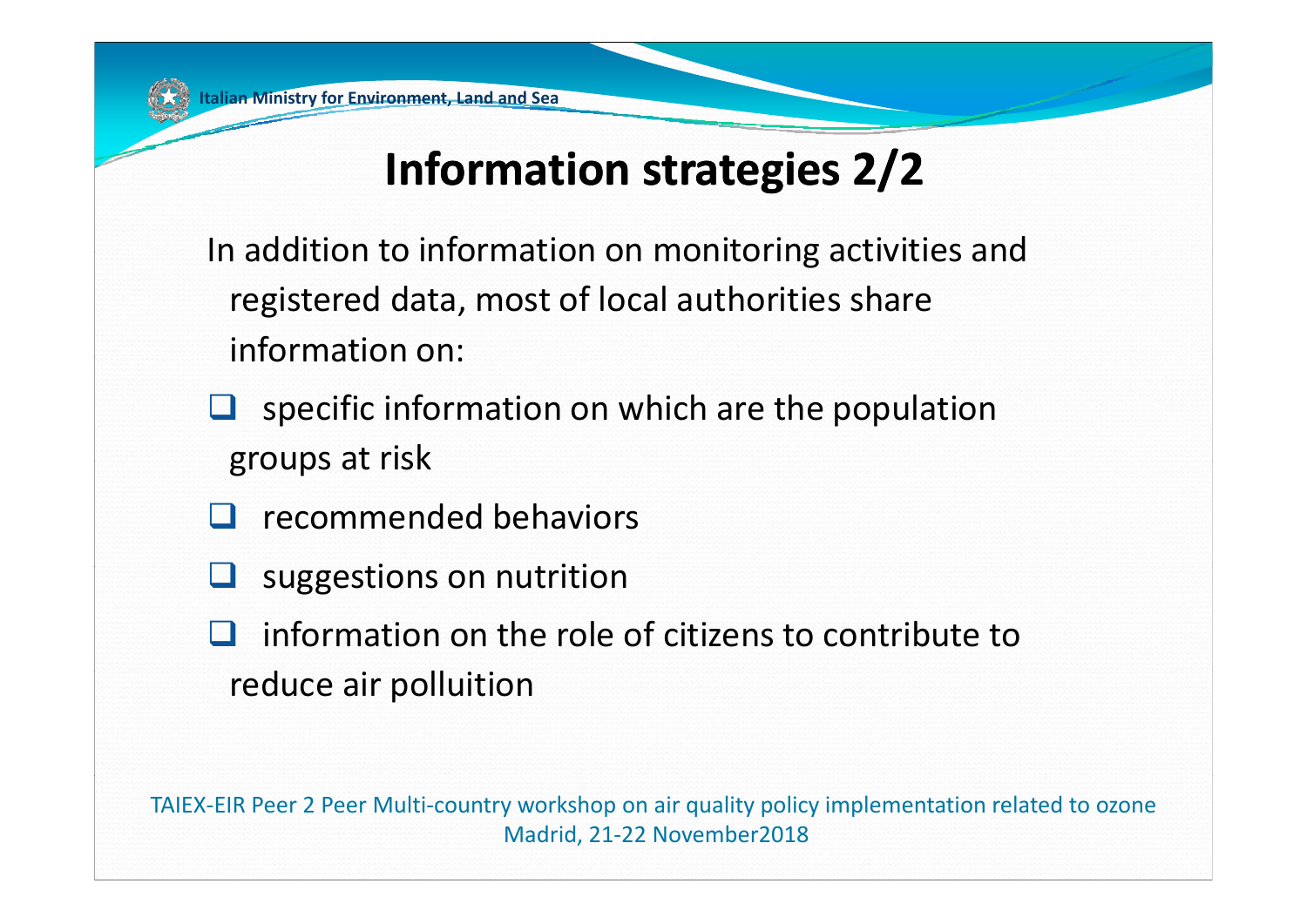## **SWOT** Analysis

#### **STRENGTHSSTRENGTHS:**

• **active participation of local authorities**

• **better knoledge of the territory**

#### **WEAKNESSES:**

• **lack of <sup>a</sup> complete National scenario**

#### **OPPORTUNITIES:**

- **increasing the availability of new reporting of real time data**
- **increasing the diffusion of extra services**

#### **THREATS:**

• **inconsistency among different local strategies** • **misunderstandings in data interpretation**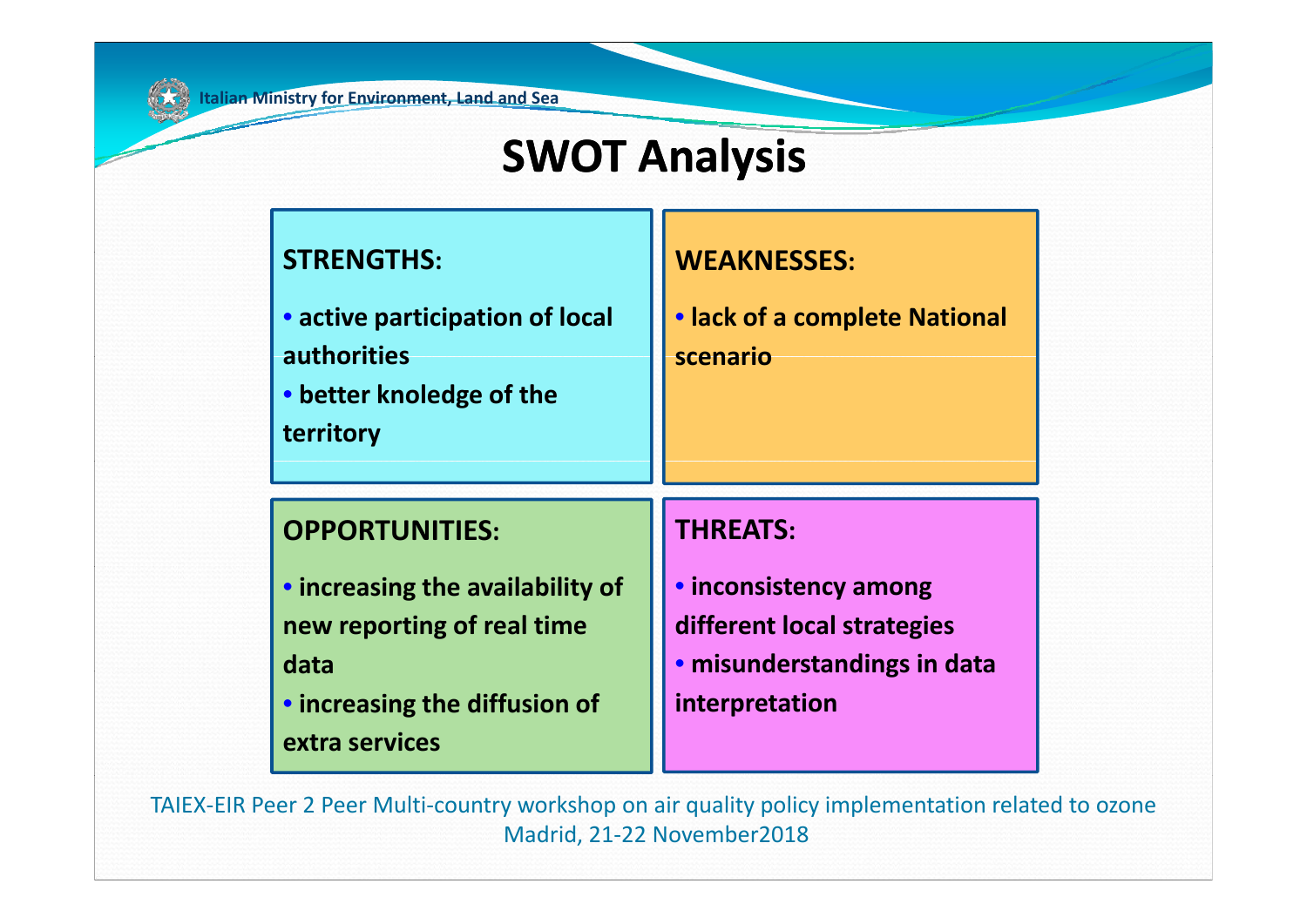# **Conclusions**

 $\checkmark$  High levels of ozone seems not to be an issue for the public, they do not raise people interest or concern

 $\checkmark$  More coordination at EU level could be useful to find a way to manage the problem both in terms of reducing pollution and of raising awareness